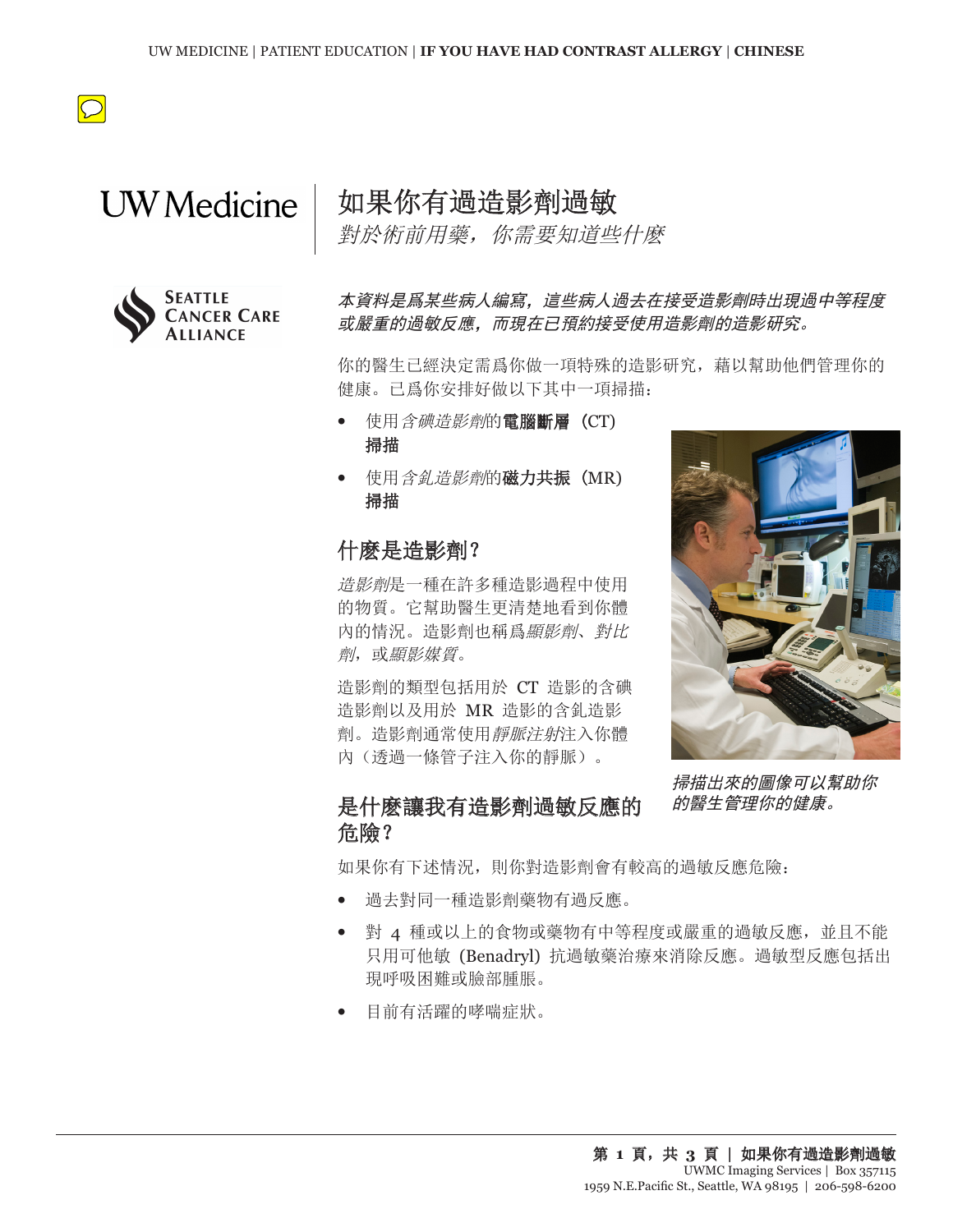# 我如何知道我是否對造影劑過敏反應?

中等程度的造影劑過敏反應包括:

- **•** 蕁麻疹(超過 12 歲)
- **•** 呼吸急速
- **•** 氣喘
- **•** 臉部腫脹
- **•** 沒有呼吸短促的喉嚨發緊

嚴重的造影劑過敏反應包括過敏症,這種過敏症可以威脅到生命,需要靜 脈注射藥物、插管或住院。這種嚴重反應的一些症狀包括:

- **•** 低血壓(血壓過低)
- **•** 心跳加快(心動過速)
- **•** 帶有呼吸短促的氣喘
- **•** 喉嚨和呼吸道腫脹,難以呼吸

## 我需要做什麽?

如果你過去對這些造影劑有過任何反應:

- **•** 如果你再次使用造影劑,你有另一次反應的風險會較高。
- **•** 告訴造影師你以前有過造影劑過敏反應。造影師將需要與放射師和你 的醫生討論你這次檢查是否需要使用造影劑。
- **•** 如果你的造影劑過敏反應很嚴重,你可能需要簽署一份特別的知情同 意書,以確認你希望繼續做這次使用造影劑的掃描。
- **•** 閱讀完這份資料後,如果你有任何問題或疑慮,請告訴你的造影師。 造影師會告訴你的醫生,你的醫生將會找你談話並回答你的問題。
- **•** 有關術前用藥,請諮詢你的醫生。

### 什麽是術前用藥?

對於有造影劑過敏反應的人仕,醫生發現在掃描前給他們用藥,會有助於 減低他們出現另一次過敏反應的風險。這便叫做術前用藥。一種稱爲類固 醇的藥物最常用於術前用藥。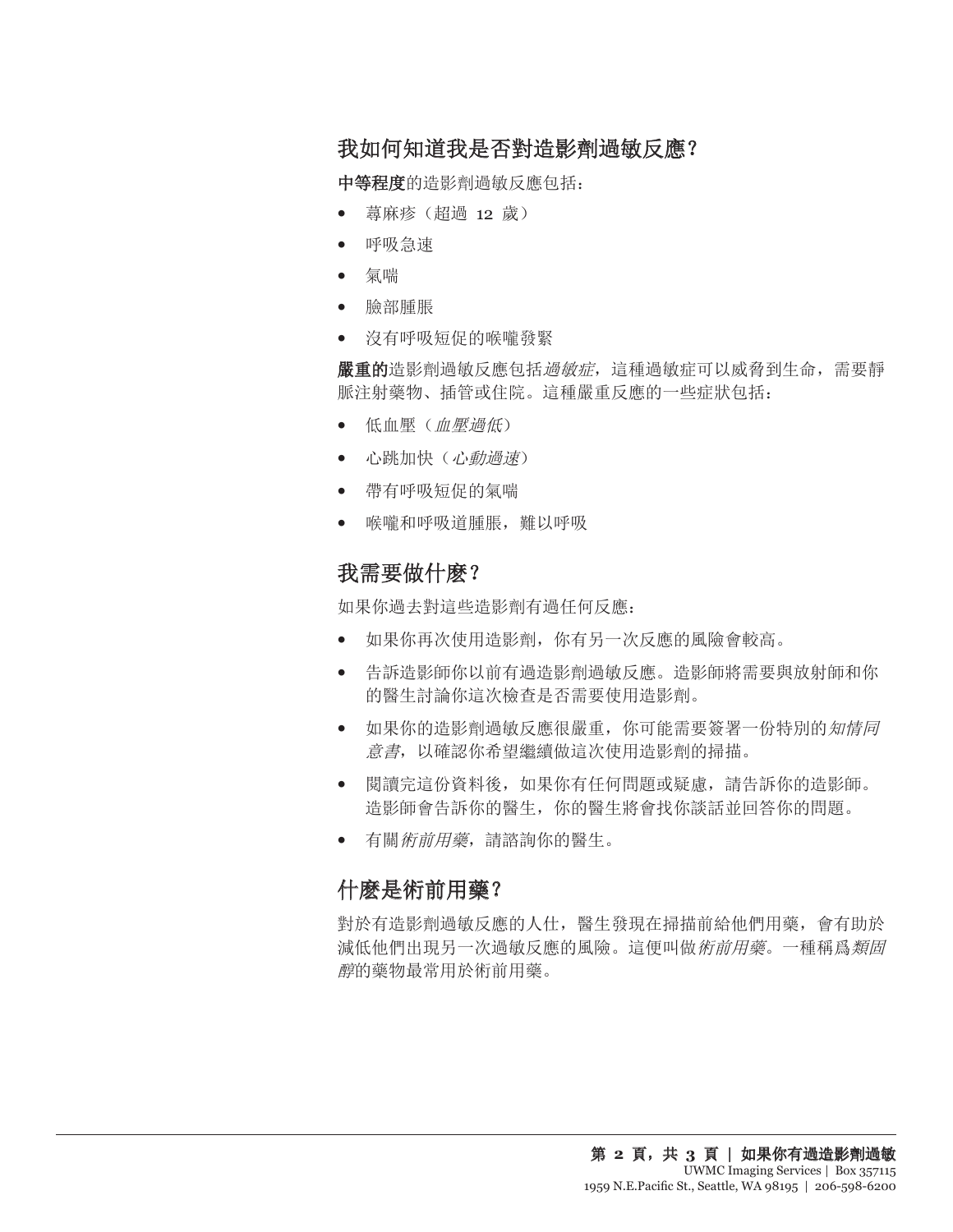# 術前用藥可以防止過敏反應嗎?

大多數有術前用藥的病人都不會出現另一次造影劑過敏反應。小數病 人 (10%, 或 100 個病人中有 10 個) 使用術前用藥後仍會出現 突 破性反應。突破性反應是一種過敏反應,即使在有術前用藥後仍會發 生。大多數時候,這些突破性反應與他們的第一次過敏反應相似。

這意味著即使你有術前用藥,你也許仍會有小小風險再次出現造影劑反 應。如果發生這種情況,你的反應很可能與你第一次的反應相似。

## 如果我以前試過術前用藥將會怎麽樣?

密西根大學的一項研究發現,在某項掃描前用藥而出現突破性反應的 病人中,88% 的病人(100 個病人中有 88 個)在後來的掃描前用 藥沒有出現另一次突破性反應。(要閱讀有關此項研究的更多資訊, 請訪問 *www.ncbi.nlm.nih.gov/pubmed/19789241*)。

這意味著即使你曾經在術前用藥後有過突破性反應,你在下次術前使用 類固醇藥並注入造影劑後,也許不會有突破性反應。

## 接受造影劑後多久才會出現過敏反應?

接受造影劑後,小數人在 1 天後才會出現造影劑過敏。有這種延遲反應 的大多數人會出現皮疹、皮膚癢、頭痛或噁心。

如果你有延遲性的造影劑過敏反應,你可能需要使用潤膚霜、類固醇和 抗組胺等藥物來治療。請致電你的家庭醫生。

## 有問題嗎?

你的問題很重要。如果你有任 何問題或疑慮,請致電你的醫 生或保健服務提供者。

周日上午 8 點至 下午 6 點,請致電:

- □ UWMC 放射科: 206-598-6200
- □ HMC 放射科: 206-744-3105
- □ SCCA 監視放射的護士: 206-288-7184

如果你有緊急情況,請致電 **9-1-1**。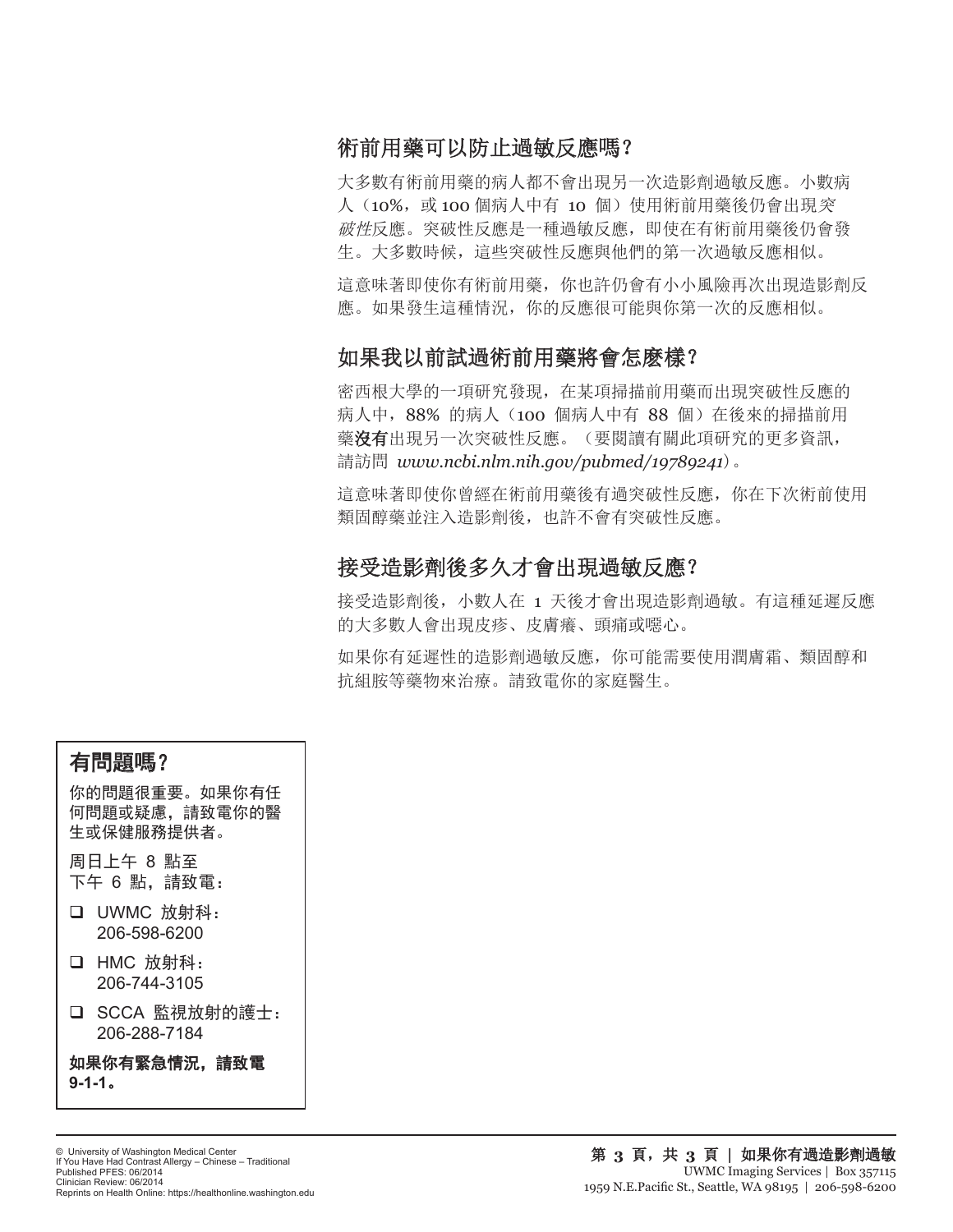|  $\vert$  $\vert$  $\vert$ 



# **If You Have Had Contrast Allergy**

*What you need to know about premedication*

*This handout is for patients who have had a moderate or severe allergic reaction when they received contrast in the past, who are scheduled for an imaging study that uses contrast materials.* 

Your doctors have decided that a special imaging study is needed to help them manage your health. You are scheduled for 1 of these scans:

- A **computed tomography (CT) scan** that uses *iodinated contrast* (X-ray dye)
- A **magnetic resonance (MR) scan** that uses a *gadolinium contrast agent*

## **What is contrast?**

*Contrast* is a substance used in many types of imaging procedures. It helps your doctor see the inside of your body more clearly. Contrast is also called *contrast dye*, *contrast agent*, or *contrast media*.

Types of contrast include iodinated contrast for CT imaging and gadolinium contrast for MR imaging. Contrast is usually given *intravenously* (through an IV tube into your vein).



*Images from the scan will help your doctors manage your health.*

## **What puts me at risk for an allergic reaction to contrast?**

You have a higher risk of allergic reaction to contrast if you have:

- Reacted to the same type of contrast medicine in the past.
- Had moderate to severe allergic reactions to 4 or more foods or medicines, that treating with just Benadryl did not resolve. Allergictype reactions include having trouble breathing or having facial swelling.
- Current, active asthma symptoms.

\_\_\_\_\_\_\_\_\_\_\_\_\_\_\_\_\_\_\_\_\_\_\_\_\_\_\_\_\_\_\_\_\_\_\_\_\_\_\_\_\_\_\_\_\_\_\_\_\_\_\_\_\_\_\_\_\_\_\_\_\_\_\_\_\_\_\_\_\_\_\_\_\_\_\_\_\_\_\_\_\_\_\_\_\_\_\_\_\_\_\_\_\_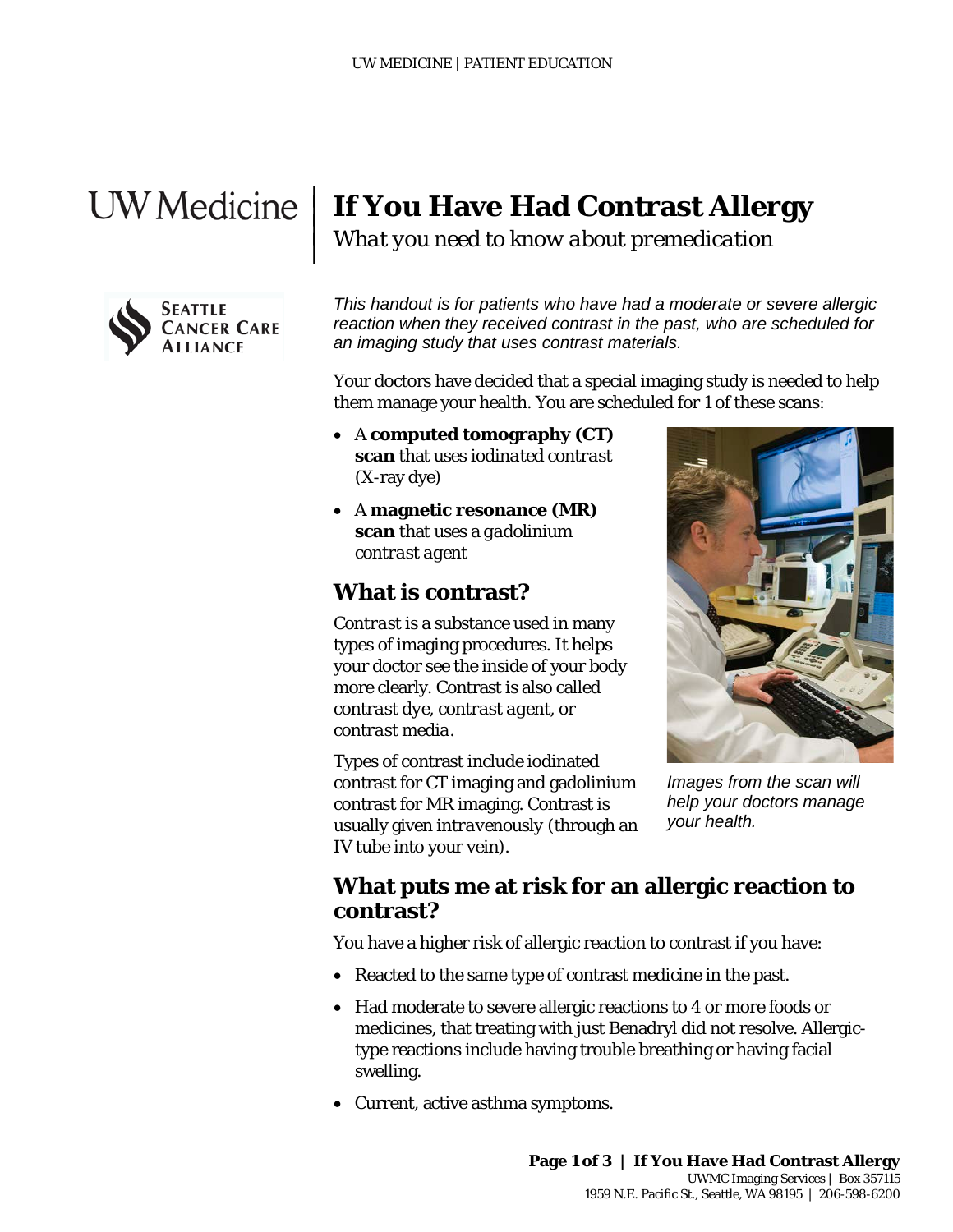## **How do I know if I had an allergic reaction to contrast?**

**Moderate** allergic reactions to contrast include:

- Hives (more than 12)
- Shortness of breath
- Wheezing
- Facial swelling
- Throat tightness without shortness of breath

**Severe** allergic reactions to contrast include *anaphylaxis*, which can be life-threatening and require IV medicines, intubation, or hospitalization. Some symptoms of this severe reaction are:

- Low blood pressure (*hypotension*)
- Fast heart rate (*tachycardia*)
- Wheezing with shortness of breath
- Swelling in your throat and airway that makes it hard to breathe

# **What do I need to do?**

If you have had any of these reactions to contrast in the past:

- You have a high risk of having another reaction if you are exposed to contrast again.
- Tell your technologist that you have had an allergic reaction to contrast before. Your technologist will need to talk with the radiologist and your doctor about whether you need contrast for this study.
- If your allergic reaction to contrast has been severe, you may need to sign a special *informed consent form* to confirm that you want to go ahead with the scan that uses the contrast agent.
- If you have any questions or concerns after reading this handout, please tell the technologist. The technologist will tell your doctor, and your doctor will talk with you and answer your questions.
- Talk with your doctor about *premedication*.

# **What is premedication?**

\_\_\_\_\_\_\_\_\_\_\_\_\_\_\_\_\_\_\_\_\_\_\_\_\_\_\_\_\_\_\_\_\_\_\_\_\_\_\_\_\_\_\_\_\_\_\_\_\_\_\_\_\_\_\_\_\_\_\_\_\_\_\_\_\_\_\_\_\_\_\_\_\_\_\_\_\_\_\_\_\_\_\_\_\_\_\_\_\_\_\_\_\_

For people who have had allergic reactions to contrast, doctors have found that giving them medicine before the scan may help reduce the risk of their having another allergic reaction. This is called *premedication*. A type of medicine called a *steroid* is most often used for premedication.